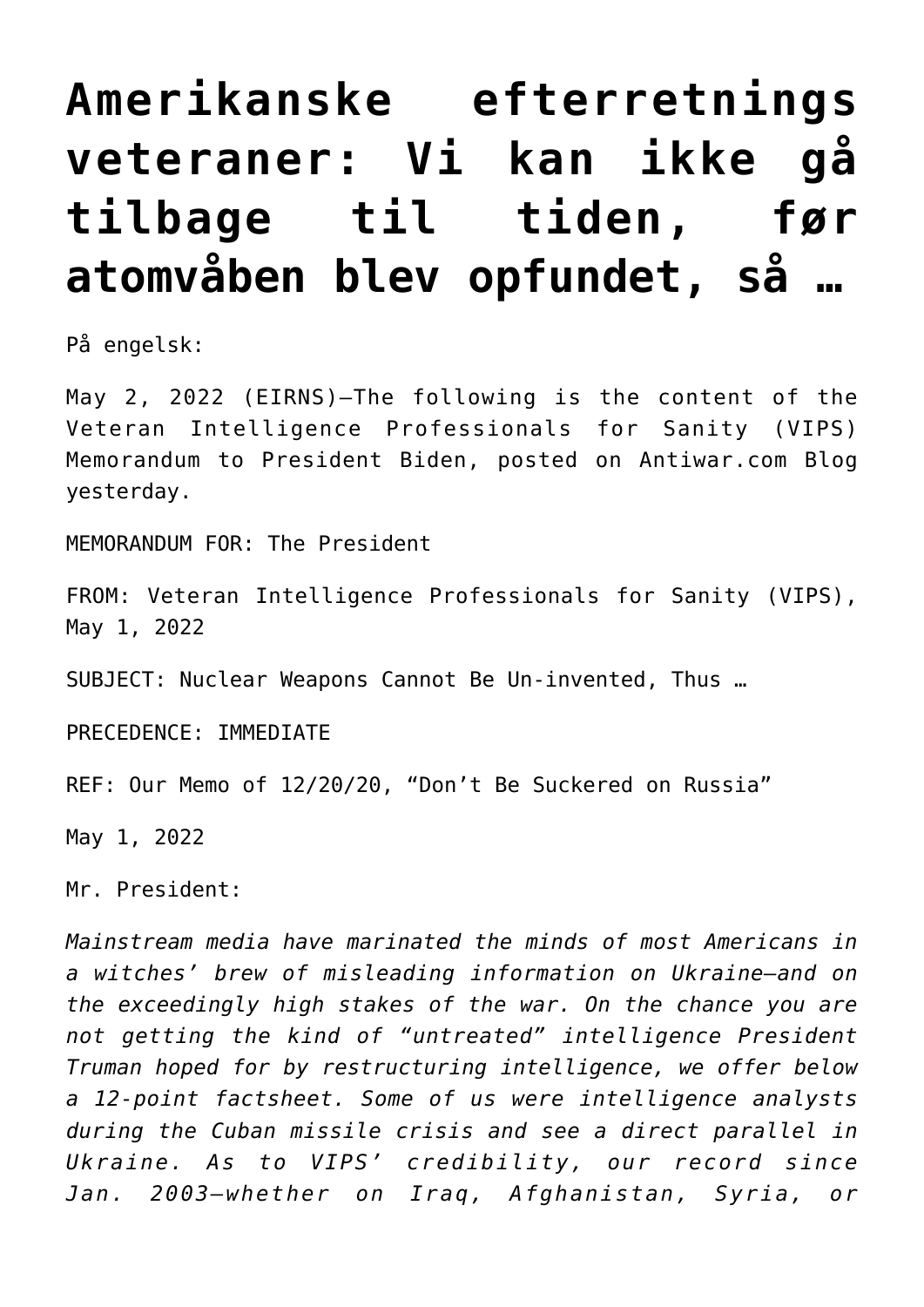*Russia—speaks for itself.*

1. The growing possibility that nuclear weapons might be used, as hostilities in Ukraine continue to escalate, merits your full attention.

2. For almost 77 years, a common awareness of the awesome destructiveness of atomic/nuclear weapons created an (ironically stabilizing) balance of terror called deterrence. Nuclear-armed countries have generally avoided threatening to use nukes against other nuclear-armed countries.

3. Putin's recent reminders of Russia's nuclear weapons capability can easily fit into the category of deterrence. It can also be read as a warning that he is prepared to use them *in extremis*.

*4. Extremis*? Yes; Putin regards Western interference in Ukraine, particularly since the coup d'état in Feb. 2014, as an existential threat. In our view, he is determined to rid Russia of this threat, and Ukraine is now a must-win for Putin. We cannot rule out the possibility that, backed into a corner, he might authorize a limited nuclear strike with modern missiles that fly many times the speed of sound.

5. Existential threat? Moscow sees U.S. military involvement in Ukraine as precisely the same kind of strategic threat President Kennedy saw in Khrushchev's attempt to put nuclear missiles in Cuba in violation of the Monroe Doctrine. Putin complains that U.S. "ABM" missile sites in Romania and Poland can be modified, by simply inserting an alternate compact disk, to launch missiles against Russia's ICBM force.

6. As for putting missile sites in Ukraine, according to the Kremlin readout of your Dec. 30, 2021 telephone conversation with Putin, you told him the U.S. "had no intention of deploying offensive strike weapons in Ukraine." So far as we know, there has been no objection to the accuracy of that Russian readout. Nevertheless, your reported assurance to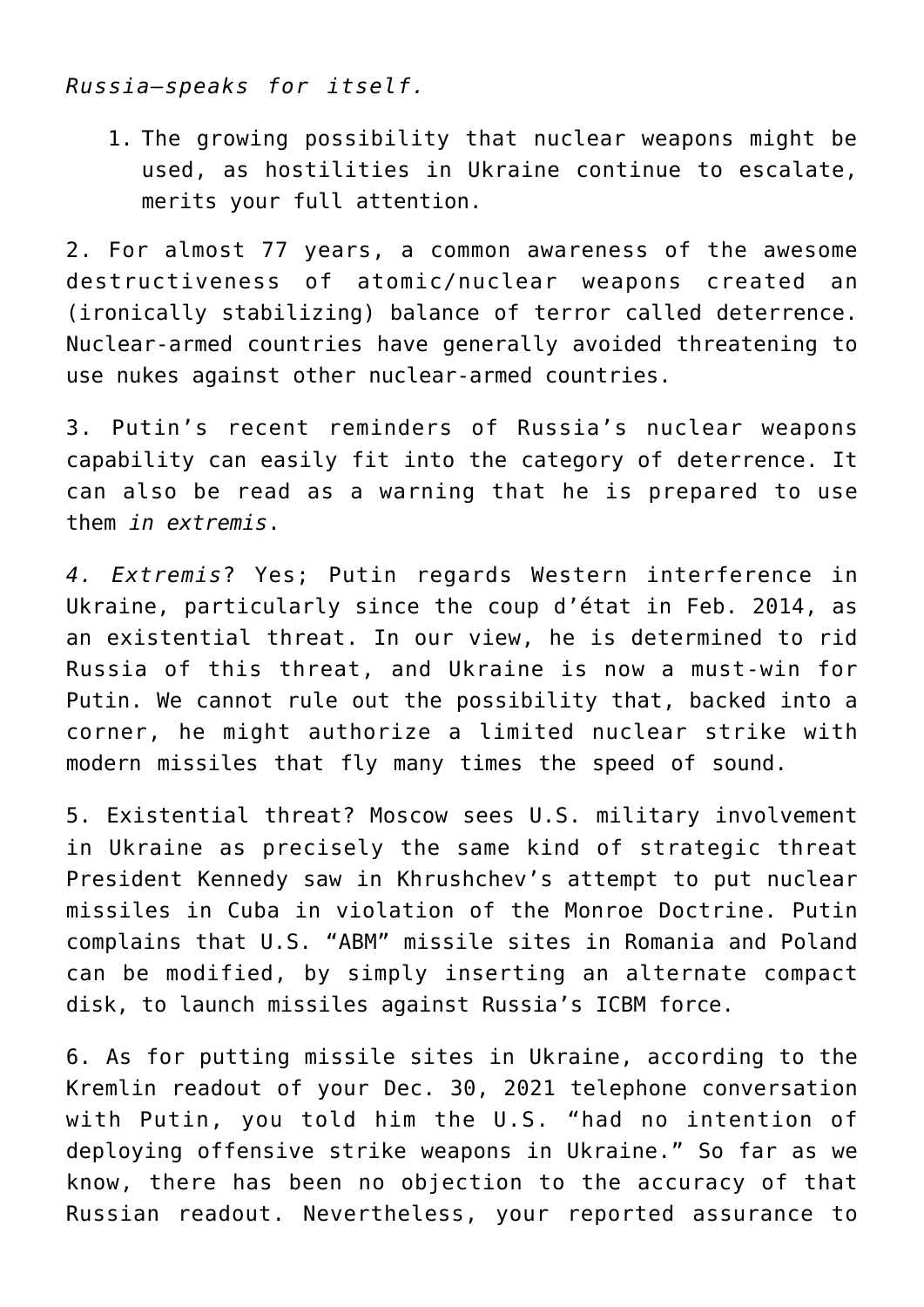Putin disappeared into thin air—contributing, we imagine, to Russia's growing distrust.

7. Russia can no longer doubt that the U.S. and NATO aim to weaken Russia (and to remove him, if possible)—and that the West also believes it can accomplish this by pouring weapons into Ukraine and urging the Ukrainians to fight on. We think these aims are delusional.

8. If Secretary Austin believes that Ukraine can "win" against Russian forces—he is mistaken. You will recall that many of Austin's predecessors—McNamara, Rumsfeld, Gates, for example—kept assuring earlier presidents that corrupt regimes could "win"—against foes far less formidable than Russia.

9. The notion that Russia is internationally "isolated" also seems delusional. China can be counted on to do what it can to prevent Putin from "losing" in Ukraine—first and foremost because Beijing has been designated "next in line," so to speak. Surely, President Xi Jinping has been briefed on the Pentagon's "2022 National Defense Strategy" identifying China as the #1 "threat." Russia-China entente marks a tectonic shift in the world correlation of forces. It is not possible to exaggerate its significance.

10. Nazi sympathizers in Ukraine will not escape attention on May 9, as Russia celebrates the 77th anniversary of the victory by the Allies over Nazi Germany. Every Russian knows that more than 26 million Soviets died during that war (including Putin's older brother Viktor during the merciless, 872-day blockade of Leningrad). Denazification of Ukraine is one of the key factors accounting for Putin's approval level of above 80 percent.

11.The Ukraine conflict can be called "The Mother of All Opportunity Costs." In last year's "Threat Assessment," National Intelligence Director Avril Haines identified climate change as a major national security and "human security"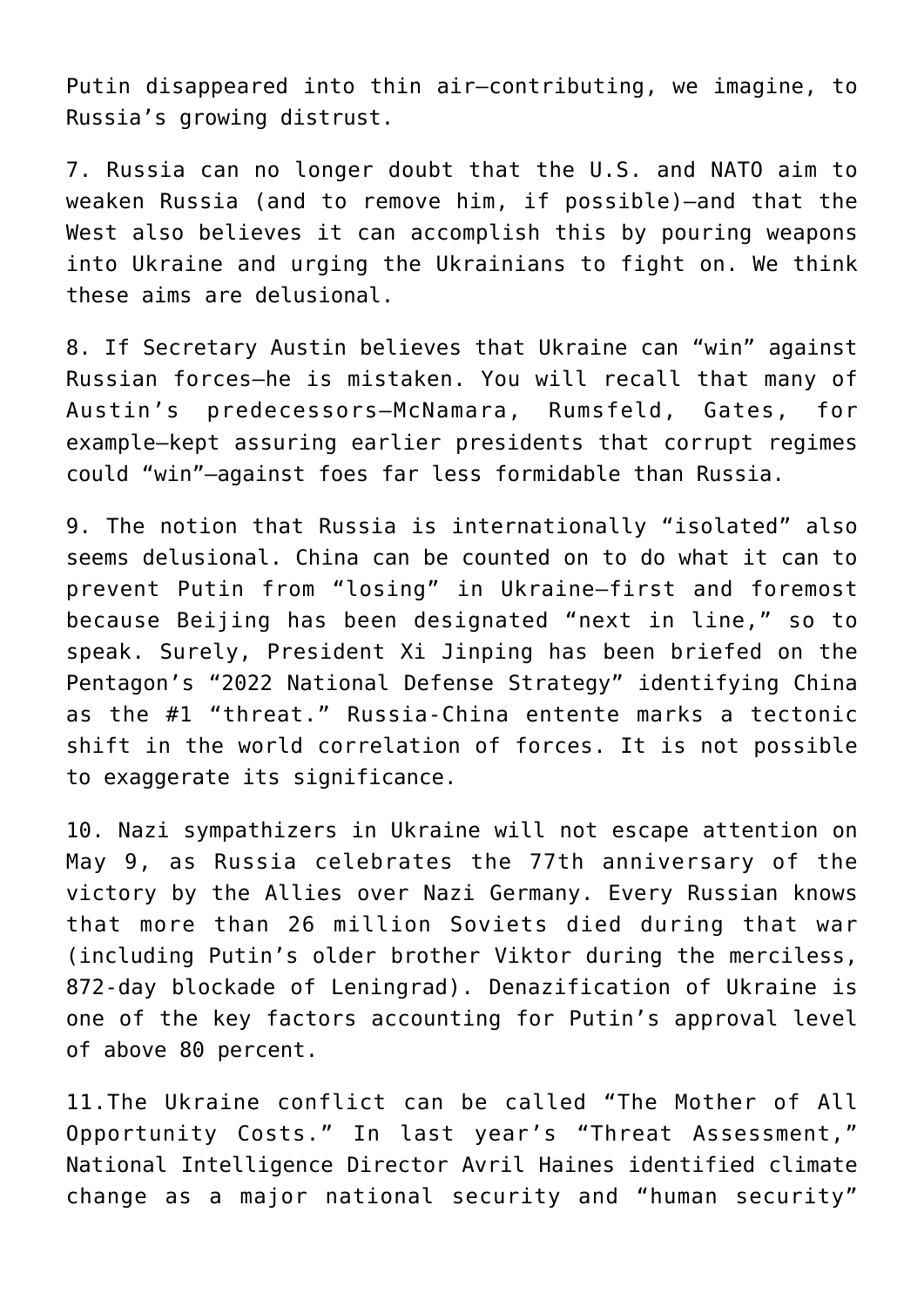challenge that can only be met by nations working together. War in Ukraine is already diverting much needed attention from this impending threat to coming generations.

12. We note that we sent our first Memorandum of this genre to President George W. Bush on Feb. 5, 2003, critiquing Colin Powell's unconfirmed-intelligence-stuffed speech at the UN earlier that day. We sent two follow-up Memos in March 2003 warning the president that intelligence was being "cooked" to justify war, but were ignored. We end this Memo with the same appeal we made, in vain, to George W. Bush: "You would be well served if you widened the discussion beyond the circle of those advisers clearly bent on a war for which we see no compelling reason and from which we believe the unintended consequences are likely to be catastrophic."

Lastly, we repeat the offer we made to you in December 2020 (in the VIPS Memorandum referenced above): "We stand ready to support you with objective, tell-it-like-it-is analysis." We suggest you might benefit from "outside" input from veteran intelligence officers with many decades of experience on the "inside."

FOR THE STEERING GROUP: Veteran Intelligence Professionals for Sanity

Fulton Armstrong, former National Intelligence Officer for Latin America & former National Security Council Director for Inter-American Affairs (ret.)

William Binney, NSA Technical Director for World Geopolitical & Military Analysis; Co-founder of NSA's Signals Intelligence Automation Research Center (ret.)

Richard H. Black, Former Virginia Senator; Col. US Army (ret.); Former Chief, Criminal Law Division, Office of the Judge Advocate General, the Pentagon (associate VIPS)

Graham E. Fuller,Vice-Chair, National Intelligence Council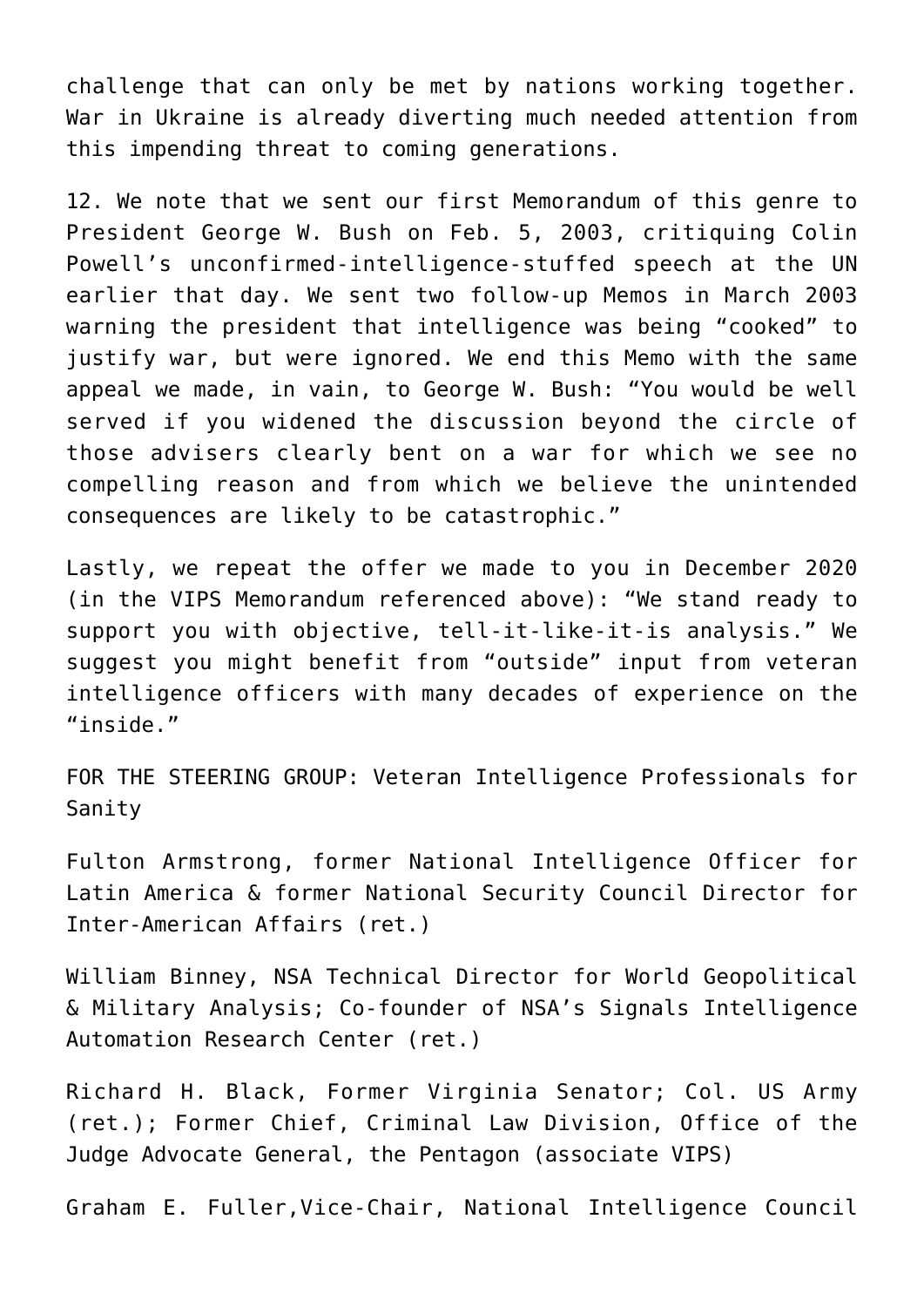(ret.)

Philip Giraldi, CIA, Operations Officer (ret.)

Matthew Hoh, former Capt., USMC, Iraq & Foreign Service Officer, Afghanistan (associate VIPS)

Larry Johnson, former CIA Intelligence Officer & former State Department Counter-Terrorism Official (ret.)

Michael S. Kearns, Captain, USAF Intelligence Agency (ret.), former Master SERE Instructor

John Kiriakou, former CIA Counterterrorism Officer and former senior investigator, Senate Foreign Relations Committee

Edward Loomis, Cryptologic Computer Scientist, former Technical Director at NSA (ret.)

Ray McGovern, former US Army infantry/intelligence officer & CIA analyst; CIA Presidential briefer (ret.)

Elizabeth Murray, former Deputy National Intelligence Officer for the Near East, National Intelligence Council & CIA political analyst (ret.)

Pedro Israel Orta, former CIA and Intelligence Community (Inspector General) officer

Todd Pierce, MAJ, US Army Judge Advocate (ret.)

Theodore Postol, Professor Emeritus, MIT (Physics). Former Science and Policy Adviser for Weapons Technology to the Chief of Naval Operations (associate VIPS)

Scott Ritter, former MAJ., USMC, former UN Weapon Inspector, Iraq

Coleen Rowley, FBI Special Agent and former Minneapolis Division Legal Counsel (ret.)